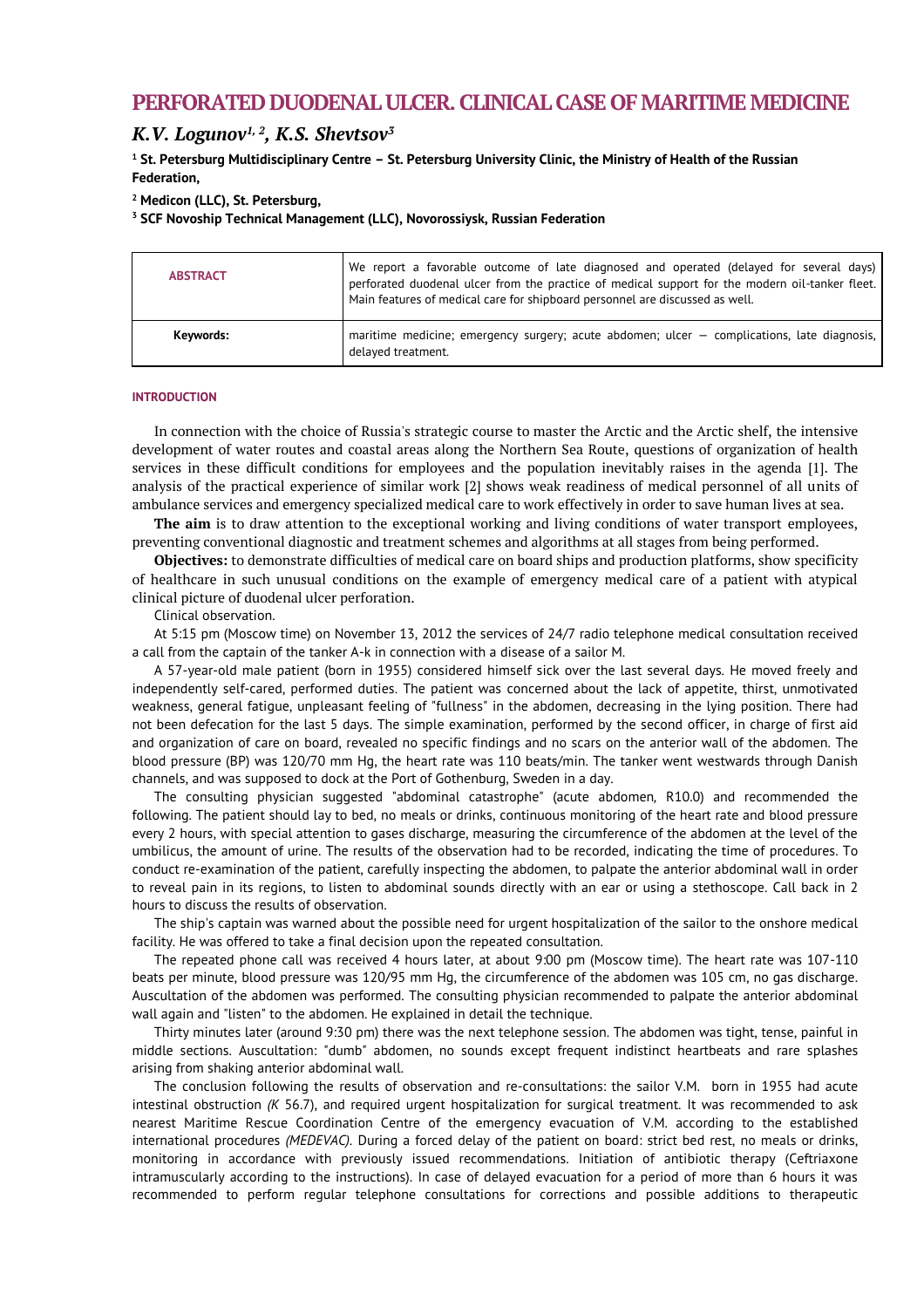#### recommendations.

Over the next 30 minutes, the conclusion was confirmed by telephone to a representative of the shipowner company, the tanker changed its course at 12:00 pm (02:00 pm GMT) on November 14 and handed the sailor V.M. to a hospital in *Hjørring (Hjørring Hospital)* while passing the Danish Port of Skagen*.* There have been more than 20 hours between the first suggestions of a captain on the serious disease of the sailor and hospitalization.

After a short examination at the *Hjørring Hospital*, significantly complicated by the language barrier (the physician and the patient could communicate with each other only in English, not native to any one of the parties) the patient was transferred to the operating room with a diagnosis of acute intestinal obstruction, complicated by peritonitis *(K* 56.7, K 65.0) at about 06:00 pm (Moscow time). The midline laparotomy was performed. Operation: diffuse purulent peritonitis in the abdominal cavity, more than 3 L of purulent fluid with remnants of food, duodenal perforation, presumably of several days. The abdominal cavity sanitation, gastric resection in the amount of 2/3-3/4, gastro-jejunal anastomosis Billroth-II type were performed.

The postoperative course on the first day was complicated by acute renal failure *(N* 99.0), urine output was not more than 400 ml per day. Hemodyalisis had been performed since November 16 (day 2 after surgery) until December 11. On November 22 (day 8 after surgery), the patient was transferred to the *Ålborg Hospital,* as it had technical and human resources to assist the case. Self peristalsis of the patient was not restored neither in *Hjørring Hospital* nor in the *Ålborg Hospital*. The patient had stable hectic fever. The CT performed on Novembver 23 (day 9 after surgery), revealed an abscess of the abdominal cavity *(T*81.4). The abscess was opened and drained on November 24, releasing about 400 ml of pus, followed by daily purulent discharge of 300 ml for a week. Intoxication postoperative psychosis developed on the background of septic conditions *(T*81.1, R57.2) *(F*05.8), hemoglobin level did not exceed 53 g/l, the patient regularly required respiratory support and continuous oxygen therapy (2 L/min). After a brief improvement, repeated drainage of purulent cavities, installation of extra drainages of larger diameter were performed on December 15.

In general, Danish doctors managed to cope with all the complications performing intensive treatment with the use and frequent change of newest antibiotics. The relative stabilization of the general condition of the patient occurred on December 28. The attending physician suggested the shipowner to consider patient's evacuation for the further recovery at home (town N.). The most important condition for organization of medical evacuation was transportation by air, lying on a stretcher with constant oxygen inhalation in the amount of not less than 2 L/min and accompanied by a physician. Accordingly, the specialized sanitary transport flight was required.

To assess the reasonability of measures and minimize health risks associated with the immediate evacuation, the shipowner company referred againg to the radiotelephone service of medical consultations. Given the circumstances of the event, presented by medical documents (certificates, extracts from medical records) and personal experience of evacuation of the wounded and sick in different circumstances, the consulting physician formulated the following option.

The patient's condition remains serious, and evacuation in this condition should be performed if the delivery of necessary care on the spot is impossible (the lack of specialists in related disciplines and/or qualifications, equipment and others). In such cases, immediate evacuation to the nearest medical institution is organized, where it is possible to perform proper medical assistance. The term "immediate evacuation to destination" should not be understood literally. In the absence of war, natural disaster or catastrophes, we should make suitable economic and logistical assessment of options: the delivery of the required equipment and physicians to the place of treatment could be cheaper and easier, rather than transporting the patient. There is no objective evidence about the benefits of treatment in Russia at the place of residence, and there are no medical indications for immediate evacuation.

In the absence of proper medical indications there may be other circumstances justifying evacuation. In such cases, in order to minimize the risks associated with health, transportation of the patient can be planned and carried out under seven conditions: 1) no earlier than day 8 after surgeries on abdominal organs, 2) restored bowel functions (regular passage of flatus, sounds of peristalsis upon auscultation, independent defecation), 3) the absence of undrained purulent foci (normal body temperature for several days, laboratory parameters of leukocytosis close to normal), 4) no drains in the abdominal cavity, 5) no intestinal probe, 6) stable hemodynamics (stable blood pressure and pulse rate close to normal), 7) hemoglobin of at least 100 g/l, hematocrit less than 30% and the content of red blood cells not less than  $3x10^{12}/l$ ).

In addition, the evacuation of the sailor V.M. was discussed in the last days of December, i.e. on the eve of nationwide long Christmas holidays. Since the holidays are independent risks increasing in the number of deaths in any large hospital, it was recommended not to plan transportation of patients before the end of national holidays.

As a result, the patient was left for further treatment in the Danish hospital for 2 weeks and returned home in the middle of January, 2013 after complete stabilization. He arrived independently by ordinary flight, accompanied by relatives. After returning home, the patient was examined in a district health center, and completed treatment and recovery on an outpatient basis in a community medical organization.

We presented this observation not to discuss propriety of diagnostic and treatment tactics chosen by physicians at various stages of care. One of the main causes of late diagnosis and provision of surgical intervention was atypical clinical picture of duodenal ulcer perforation. The observed complications are quite natural and understandable both with delayed timing of the delivery of qualified care and the choice of the primary surgery. The main purpose is to draw attention to the specifics of maritime labor and features of health care on water transport. Working on ships implies very unusual risks associated with not only the direct impact of known harmful factors, but also special organization of transportation by water transport.